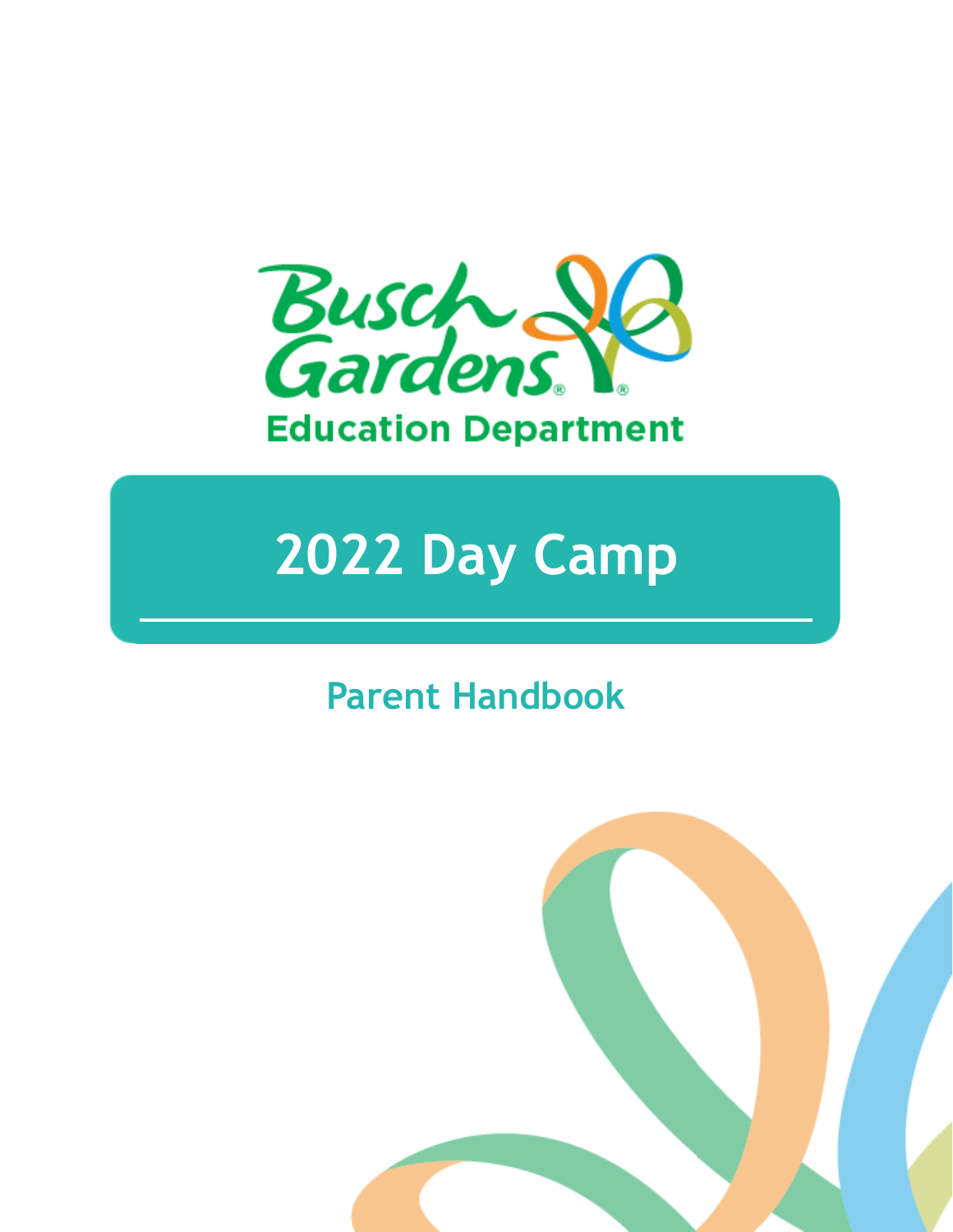# **Table of Contents**

| Welcome                                 | p.3                     |
|-----------------------------------------|-------------------------|
| <b>Registration Forms &amp; CampDoc</b> | $\mathsf{p}.\mathsf{5}$ |
| <b>Arrival</b>                          | <b>p.6</b>              |
| <b>Dismissal</b>                        | p.8                     |
| <b>Camp Schedules &amp; Itineraries</b> | p.10                    |
| $1st$ & $2nd$ Grade                     | p.11                    |
| $3^{\text{rd}}$ & 4 <sup>th</sup> Grade | p.12                    |
| 5 <sup>th</sup> & 6 <sup>th</sup> Grade | p.13                    |
| 7 <sup>th</sup> & 8 <sup>th</sup> Grade | p.14                    |
| <b>Attire</b>                           | p.15                    |
| <b>Adventure Island</b>                 | p.16                    |
| <b>Camp Safety</b>                      | p.17                    |
| <b>Dining &amp; Shopping</b>            | p.19                    |
| <b>Refunds &amp; Cancellation</b>       | p.20                    |
| <b>Code of Conduct</b>                  | p.21                    |
| <b>Contact Information</b>              | p.22                    |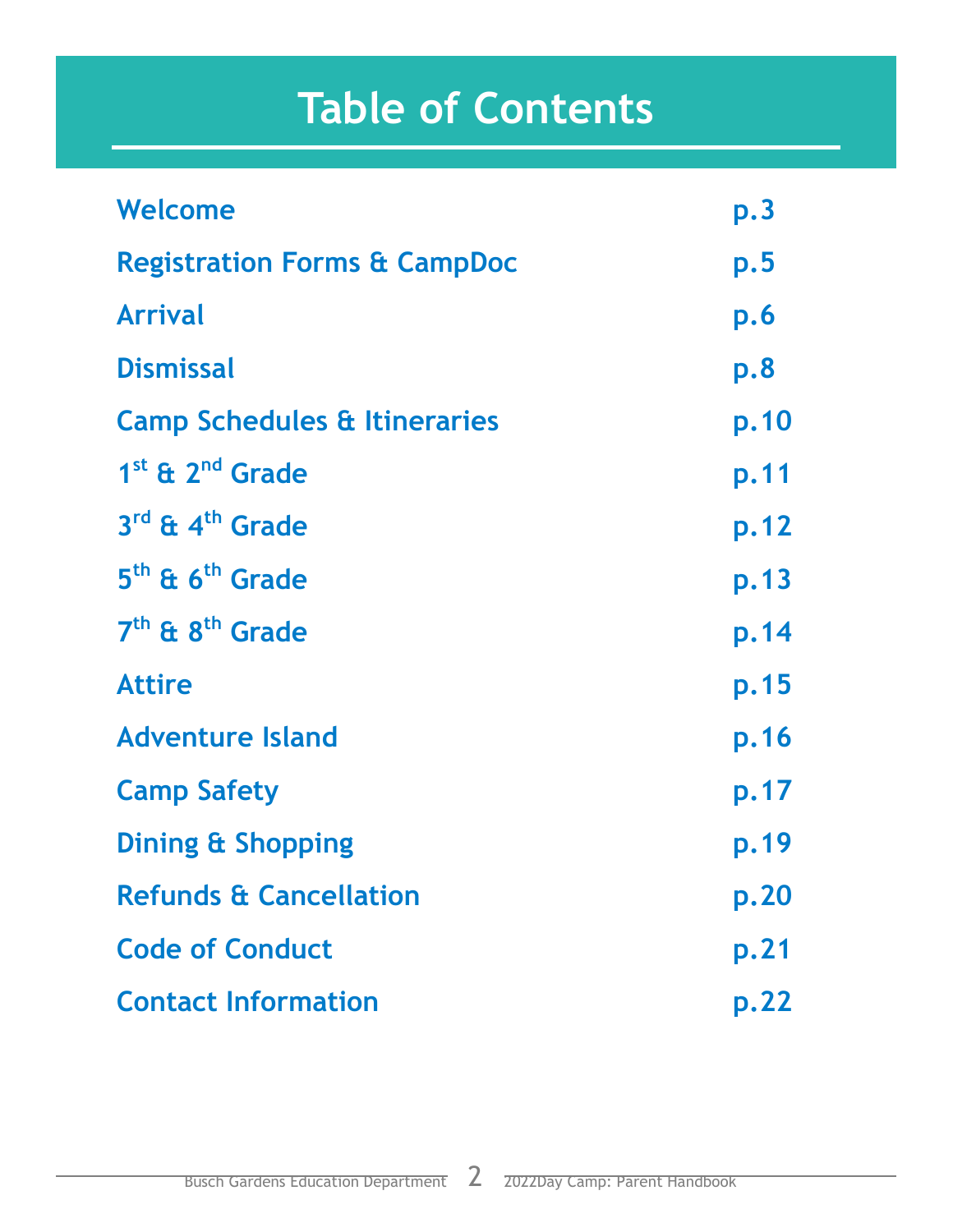## **Welcome**

Thank you for choosing Busch Gardens Camp for your child's summer camp program. We are dedicated to creating a safe, enriching and fun atmosphere for all of our campers. We provide memorable experiences that will last a lifetime. Busch Gardens Camp programs are accredited by the American Camp Association (ACA). To achieve and maintain this accreditation, Busch Gardens Tampa Bay complies with or exceeds standards set by the ACA.

## **Enhanced Safety Measures**

Busch Gardens is committed to the health and safety of our guests, employees, and the animals in our care. We have worked diligently with state and local health officials, outside consultants, and attraction industry leaders to enhance our already strict health, safety and cleanliness standards. These protocols and guidelines will be modified based on evolving industry standards and methodologies, public health and governmental directives, and advancing scientific knowledge on the transmissibility of COVID-19.

We are excited to continue to provide our guests with fun, inspiring and memorable experiences, while addressing important health and safety needs during this time.

## **Staffing**

The Education Department at Busch Gardens has a year-round team of experienced camp personnel. The senior camp team has years of experience teaching students of all ages. Our seasonal camp counselors are highly motivated, experienced college students and teachers that are carefully selected and screened. All camp staff participates in a wide range of training including classroom management, child development, and discipline strategies. Our counselors possess American Red Cross (ARC) First Aid/CPR/AED certifications, medication administration training, and review safe driving practices. It is our goal to ensure a safe and enjoyable camp experience for all.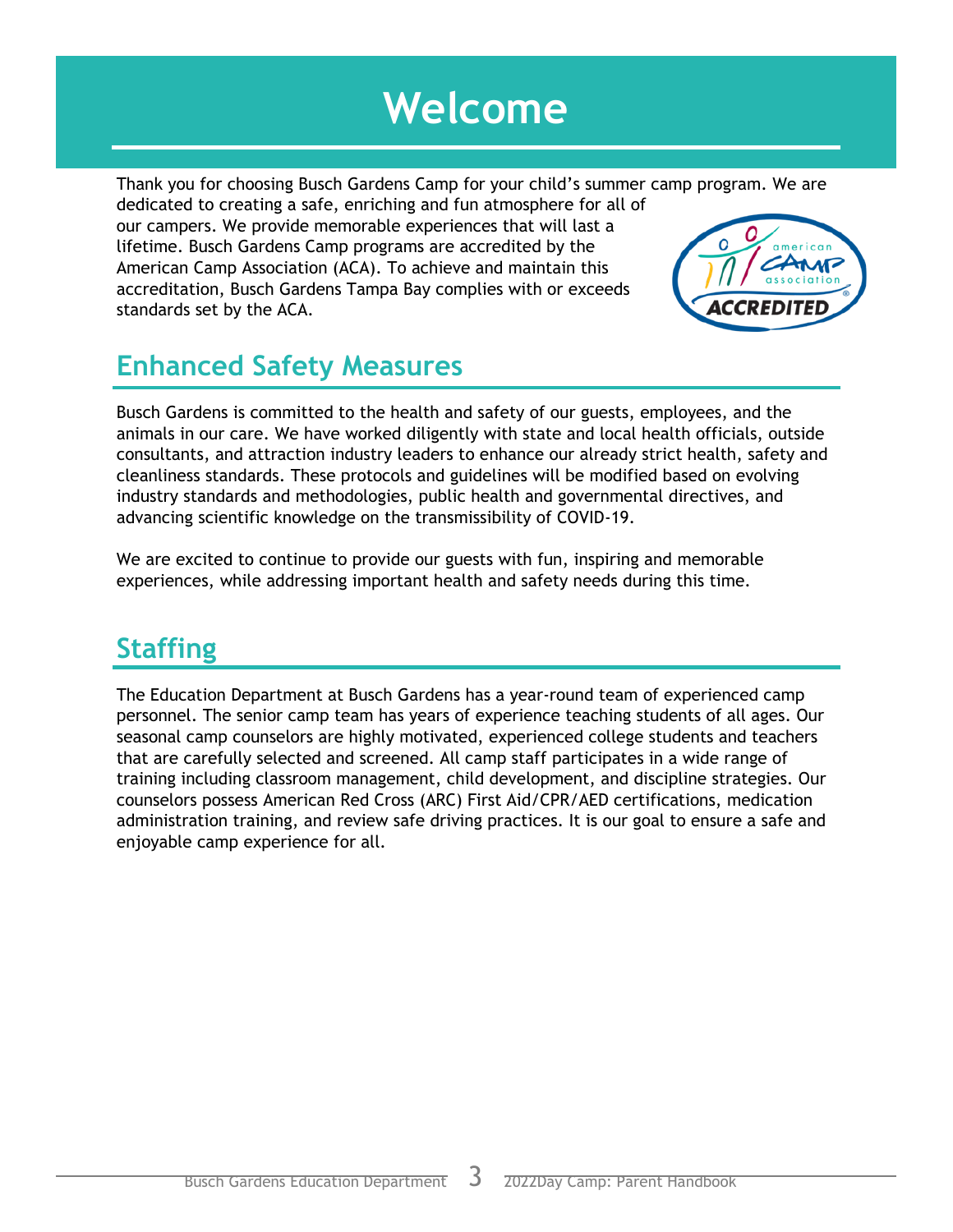## **Things to Share with Your Camper**

Whether you are 6 or 96 years old, homesickness is a very normal reaction at camp. The combination of unfamiliar surroundings and new people can be unsettling at first. We encourage parents/guardians to thoroughly read through the confirmation packet and to address expectations with your child in preparation for camp.

Following arrival and check-in, campers participate in several "icebreaker" activities to help everyone get acquainted. The activities are simple and include topics such as favorite animals, favorite hobbies or even why they decided to attend a Busch Gardens Camp.

## **Busch Gardens Camp Goals**

Based on a long-term commitment to education, Busch Gardens Camp strives to provide an enthusiastic, imaginative and intellectually stimulating atmosphere to help campers develop a lifelong appreciation, understanding and stewardship for our diverse natural environments and resources.

#### **Busch Gardens Camp goals are...**

- to create a stimulating environment that encourages campers to become stewards of the natural world
- to focus on creating an atmosphere of building self-esteem in our campers with positive interactions and situations that build confidence
- to provide campers with opportunities for team work and problem solving

Our goals encourage our campers to be future ambassadors for this world we all share. You can be a part of this outcome with your camper by simply asking them the following questions each day after camp.

*What animal(s) did you touch/see today?*

*What did the animal feel like?* 

*What did the animal eat?* 

*What did the animal look like?*

*What did you learn about today?* 

*What was interesting about it?*

*What activity/craft did you do today?* 

*What attraction did you experience today?*

*How did the habitat design help the animal living in it?* 

*What was unique/special about the animal's habitat/area?*



*Where does the animal(s) that you learned about today live in the world? What animals do you see near where you live?*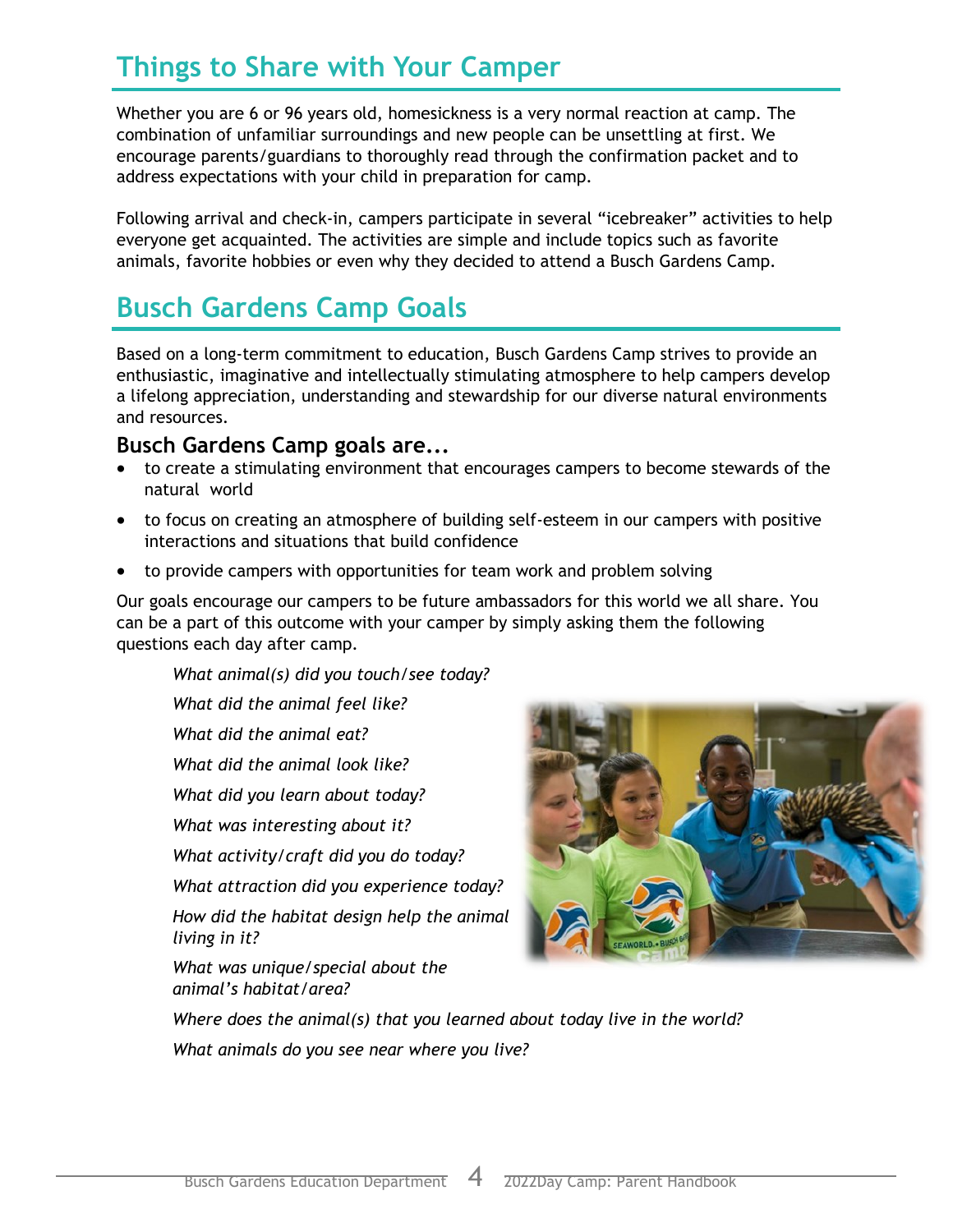# **Registration Forms & CampDoc**

All confirmation packet components, including health history and release forms, need to be completed and signed prior to camper participation in any camp. This summer, Busch Gardens Camps is partnering with

# **CampDoc**.com

CampDoc.com, the leading electronic health record system for camps. You can now complete and sign your camper's health information and releases electronically! The security and privacy of your camper's information is very important to us. The CampDoc.com site is secure, encrypted and password protected. Only the Busch Gardens Camps team will have access to your camper's information.

Having signed up for camp, you will receive an "Invitation" email from CampDoc.com. This "Invitation" email will include instructions on how to create and track your unique account. CampDoc.com sends out periodic reminder emails for incomplete information. These notifications will come from CampDoc.com, so please add this to your safe sender list to avoid accidental delivery to junk and spam folders.

Please note that CampDoc.com supports the current and previous major releases of Chrome, Firefox, Microsoft Edge, and Safari which provide improved security and performance for health information. If you have any questions regarding CampDoc.com, please contact us at education@buschgardens.com.

Please plan to review, complete, and sign ALL confirmation materials at least three weeks prior to your camp date. Be sure to review the insurance information, medical history and over-the-counter medication forms carefully.

## **Registration Check List**

Here is a check-list of all forms you will have access to on your camper's CampDoc profile. Registration is complete once you have reviewed and electronically signed all forms listed below:

- Camper Information and Health History
- Camper Medication Information and Over-The-Counter release
- Medical Consent and Assumption of Risk
- Photo Release, Liability Release, Voluntary Assumption of Risk and Indemnity Agreement
- Vehicle Pass & Parent Handbook

This profile must be fully completed prior to the camper being admitted into the program. If you do not receive your link or need to change the email associated with the camper's profile, please contact us at Education@buschgardens.com.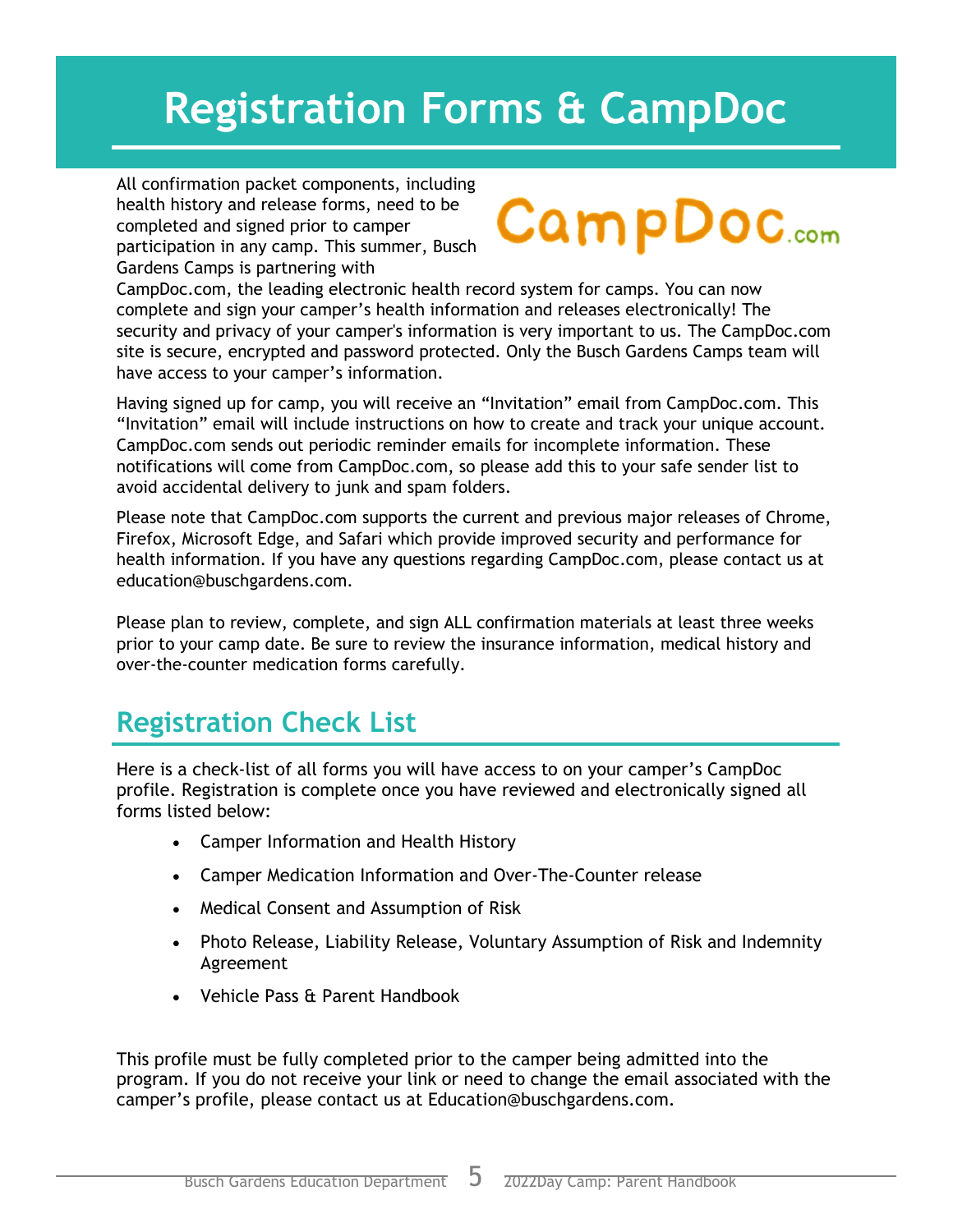# **Arrival**

#### **Monday Morning**

On Monday morning, check-in begins at 8:00 a.m. and lasts until approximately 8:30 a.m. After parking your vehicle, please proceed to the check-in table and follow all instructions given.

Camp Staff will confirm we have received your completed registration forms. You will also confirm who is authorized to pick up your child besides the legal guardians stated on your CampDoc profile. Please note that any missing forms from your CampDoc profile will need to be completed at this time and will delay your child's check-in process. Please arrive on time as late arrivals may miss program elements and will experience check-in delays.

Upon the campers' arrival, Camp and Health Service staff will review any medical concerns with campers & parents individually. Some examples of questions campers could be asked include any changes to medications they are taking, current health status, any cold symptoms, or special medical needs. Health history summaries are confidential and remain with the counselors during the course of the program. Campers (and their parents) may be required to visit the Health Service's Station if:

- They are checking in medications
- Discussing any specific medical concerns
- Reviewing any paperwork completed during check-in

Once campers have visited the check-in table and the Health Services' station (if applicable), they can proceed to the final stop, the T-shirt station to receive their camp shirt.

After visiting all three stations, campers will be escorted by camp staff to the Welcome Pavilion. Once all campers have arrived, campers and their counselors will leave the checkin area to begin their day.

## **Remainder of Week**

For the remaining week of camp, check-in will be from 8:00 a.m. to 8:30 a.m. only. We recommend limiting the people arriving to only the camper(s) and their parent/guardian when possible.

Upon arrival each day, please park your car and walk your camper(s) to the Check-in table and sign them in. If your child will be late or absent, please call the Camp Leaders On Duty between 8:00 a.m. to 8:30 a.m. at (813) 600-0178. Unfortunately, missed days are not refundable.

**NO PETS** are allowed on property, please leave pets at home.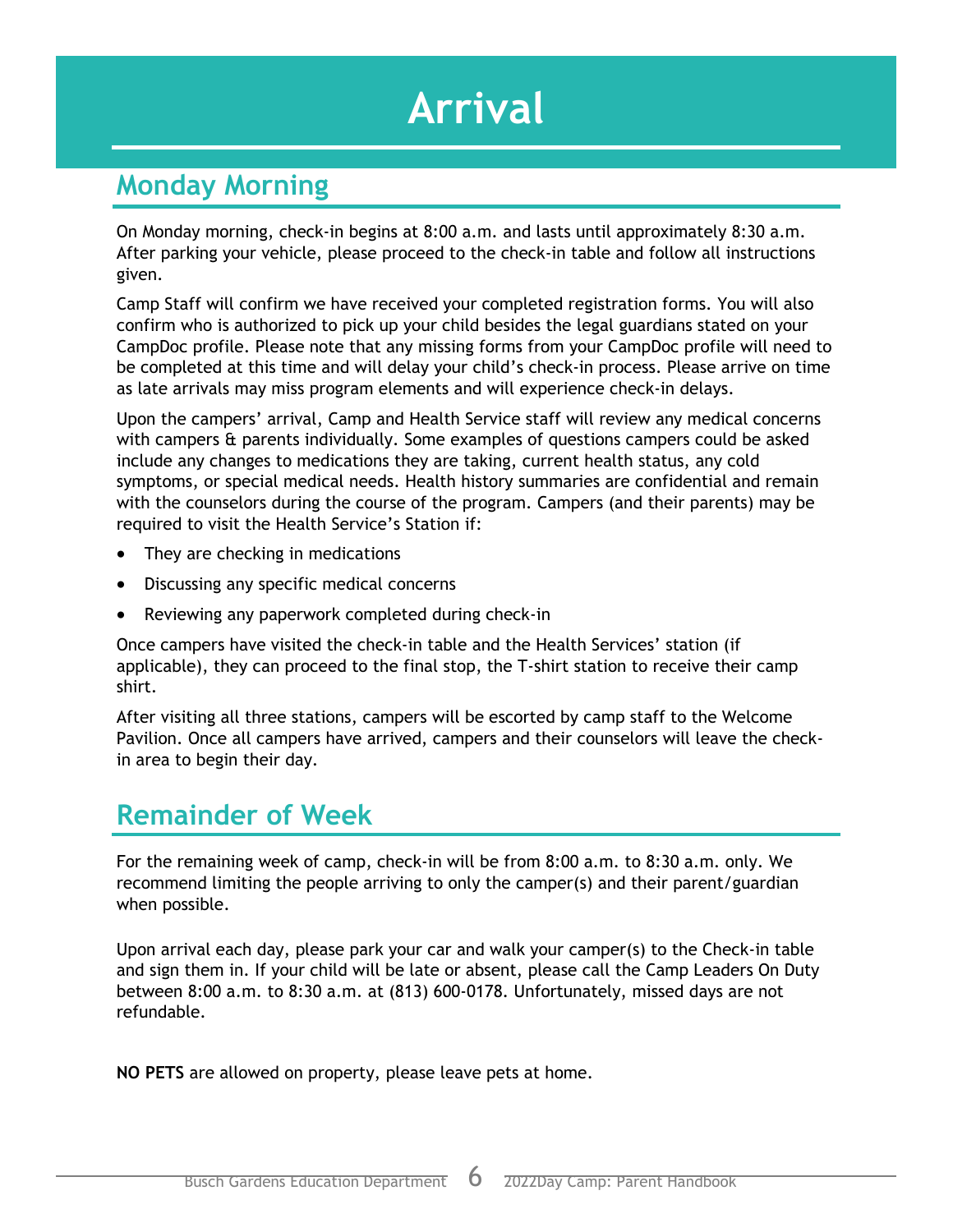#### **Medication**

Prescriptions and over-the-counter medications must be given to health services staff during check-in. Only Health Services or trained Camp Staff will administer medications, as prescribed in writing by a physician, or as indicated by the manufacturer's directions. All medications must be in their original containers displaying original labels with a physician's instructions or with manufacturer's directions. During the check-in process, a Busch Gardens health services staff member will confirm and collect any medications from the camper, ensure medication is in its original container, and log dosage information for counselors to reference throughout the program. We recommend not bringing unneeded over-the counter medications since Busch Gardens will provide most over-the-counter medications as needed. Medications will not be dispensed without written physician and/or parent/guardian permission.

While at camp, campers may experience certain general ailments such as headaches, upset stomach, menstrual cramps, cuts or scrapes, etc. The Busch Gardens' Medical Director has provided an appropriate dosage for the over-the-counter (OTC) medicines provided by the park. These medications do not need to be sent with your camper. See CampDoc for the OTC medications we provide. Please contact us if you have questions regarding OTC Medications.

#### **Directions to Check-In**

Enter Busch Gardens through the "Bus Drop-off/Pick-up" entrance on the west side of 40th Street (McKinley). Follow the Busch Gardens Camp signs towards the main entrance of the park to the security gate. The entrance to the security gate is to the left of the main entrance of the park. Stop at the security gate and present the vehicle pass to the guard on duty. (Be prepared for a brief vehicle search, which is a routine procedure for any vehicle entering a back area). No pets, please. After the security gate, please proceed slowly and follow the directional signs to the check-in area.

## **Adventure Island**

Zoo Heroes, Busch Gardens Apprentices and Thrill Seekers camps will be attending Adventure Island on Wednesdays, and will need to be dropped off and picked up at that location

Enter Adventure Island through the main parking entrance toll booths. Please display your vehicle pass\* and proceed through the cones at the toll booth. Follow the camp signs to the Picnic Pavilion at the rear left of the main parking lot. Be advised, the main parking entrance will not open prior to the 8:00 a.m. drop-off time.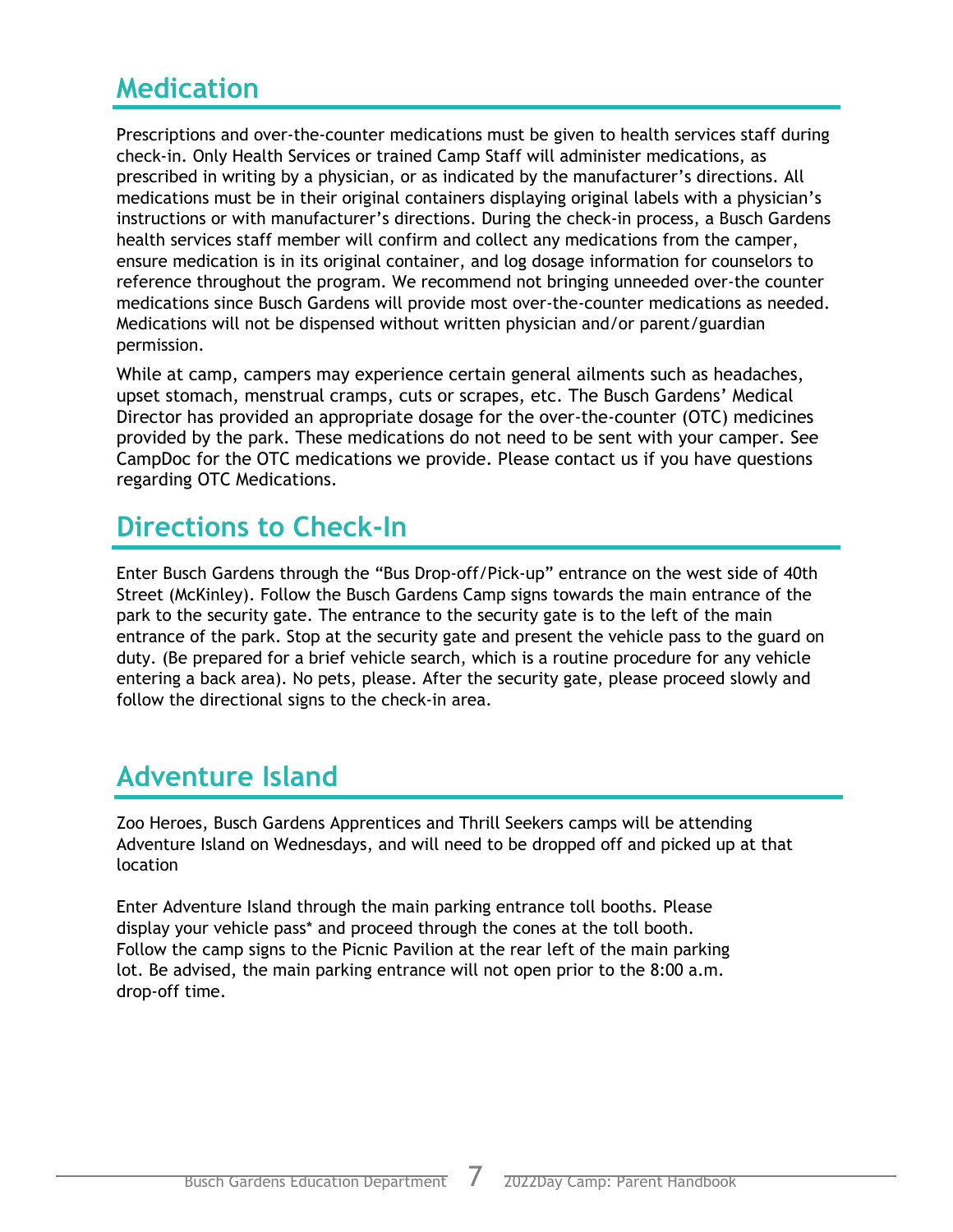# **Dismissal**

Camper Dismissal will take place from 3:00 p.m. to 3:30 p.m. each day. We recommend limiting the people arriving for dismissal to only the camper(s) and their parent/guardian when possible.

Upon arrival, please park your car and proceed to the pick-up area.

A **mandatory** I.D. check is in effect to pick up all campers. Only adults 18 years of age and older who have been authorized on the camper's CampDoc profile are permitted to pick up the camper. There are no exceptions to this rule. Only government-issued identification will be accepted. Camp Staff will verify your I.D. against our authorized pick up list and have you sign-out your camper(s).

Anyone not indicated on the CampDoc profile who arrives to pick up a camper must be verified by Camp Staff via phone call directly to the parent/guardian. Under no exceptions will campers be released to an unauthorized individual without verbal consent directly from the parent/guardian.

Campers at Busch Gardens are to be picked up at the Welcome Tent (the same location where they were dropped off).

#### **Extended Care**

Extended care is a service provided by Day Camp counselors that allows for a flexible pick up time. For an additional fee, you can extend your campers' pick up time to between the hours of 3:30 p.m. to 6:00 p.m. Classroom based activities are provided for campers with games, crafts, and age appropriate videos.

Pricing varies, please visit www.buschgardens.com/camps for details.

#### **Late Pick-up Policy and Fee**

Please note that dismissal ends promptly at 3:30 pm, after which time we reserve the right to charge \$1.00 per minute until the camper is signed out. If charged, parents will be contacted by the Busch Gardens Reservation team the following morning to process payment for the late pick-up. There is no cut off time for this fee and the authorities will be notified for any children left at camp one hour past camp end time.

#### **Early Pick-Up**

If a camper needs to be picked up before 3:00 p.m., please notify Camp Staff during checkin that morning. All early pick ups must take place prior to 2:30 p.m. All camp staff are preparing for Camp Dismissal from 2:30 p.m. to 3:00 p.m. so we are unable to accommodate any early pick up request during that time.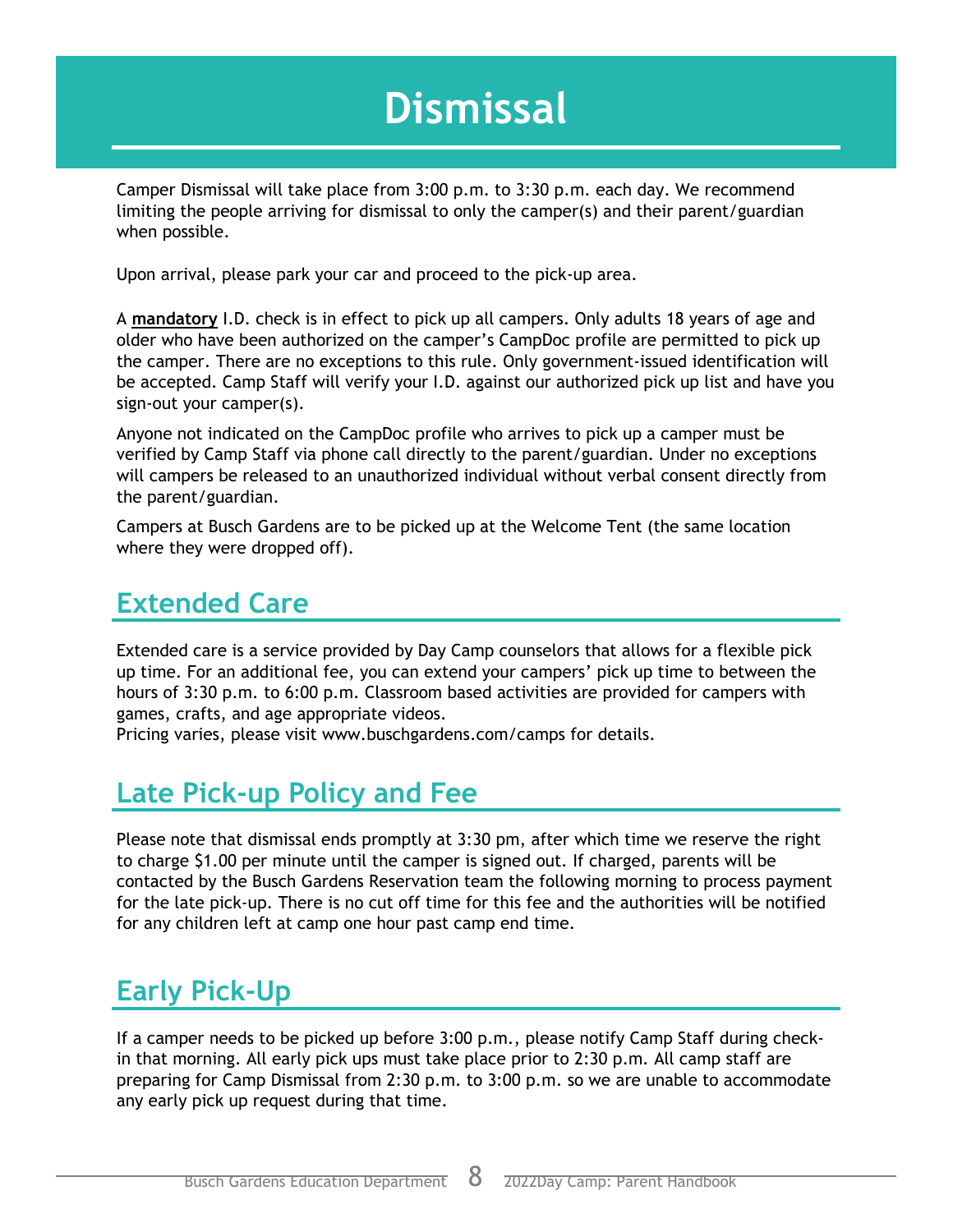#### **Adventure Island**

Zoo Heroes, Busch Gardens Apprentices and Thrill Seekers camps will be attending Adventure Island on Wednesdays. Campers will need to be dropped off and picked up at that location.

Enter Adventure Island through the main parking entrance toll booths. Please display your vehicle pass\* and proceed through the cones at the toll booth. Follow the camp signs to the Picnic Pavilion at the rear left of the main parking lot. Be advised, the main parking entrance will not open prior to the 8:00 a.m. drop-off time. A map to Adventure Island drop off and pick up will be available at camp check-in.

## **After-Camp Park Admission**

After camp concludes each day, Day Camp participants may be readmitted to the park at no additional charge

#### **Busch Gardens Re-Admittance**

Campers must be picked up from inside the park in order to be re-admitted into the park. Parents must park in the general parking lot (parking fee will apply). Parents will need to purchase park admission, if they have not already done so, and then enter the park through the main turnstiles. In-park camper dismissal takes place from 3:00pm—3:30pm at the Outpost Classroom. The Outpost Classroom is located next to the front-of-park Security/First Aid Station. A Camp Staff member will be stationed inside the classroom to facilitate Camper Dismissal.

Please Note: We no longer provide a hand stamp to re-enter Busch Gardens. If parents pick up their campers from outside the park, they will be required to purchase admission, or use a season pass to re-enter the park.

#### **Adventure Island Re-Admittance**

#### **(Only Valid on Wednesday for camps that attend Adventure Island)**

Campers must be picked up from inside the park in order to be re-admitted into the park. Parents must park in the general parking lot (parking fee will apply). Parents will need to purchase park admission, if they have not already done so, and then enter the park through the main turnstiles.

Parents must notify staff Wednesday morning that they will be picking campers up inside the park, and instructions and location will be given at that time.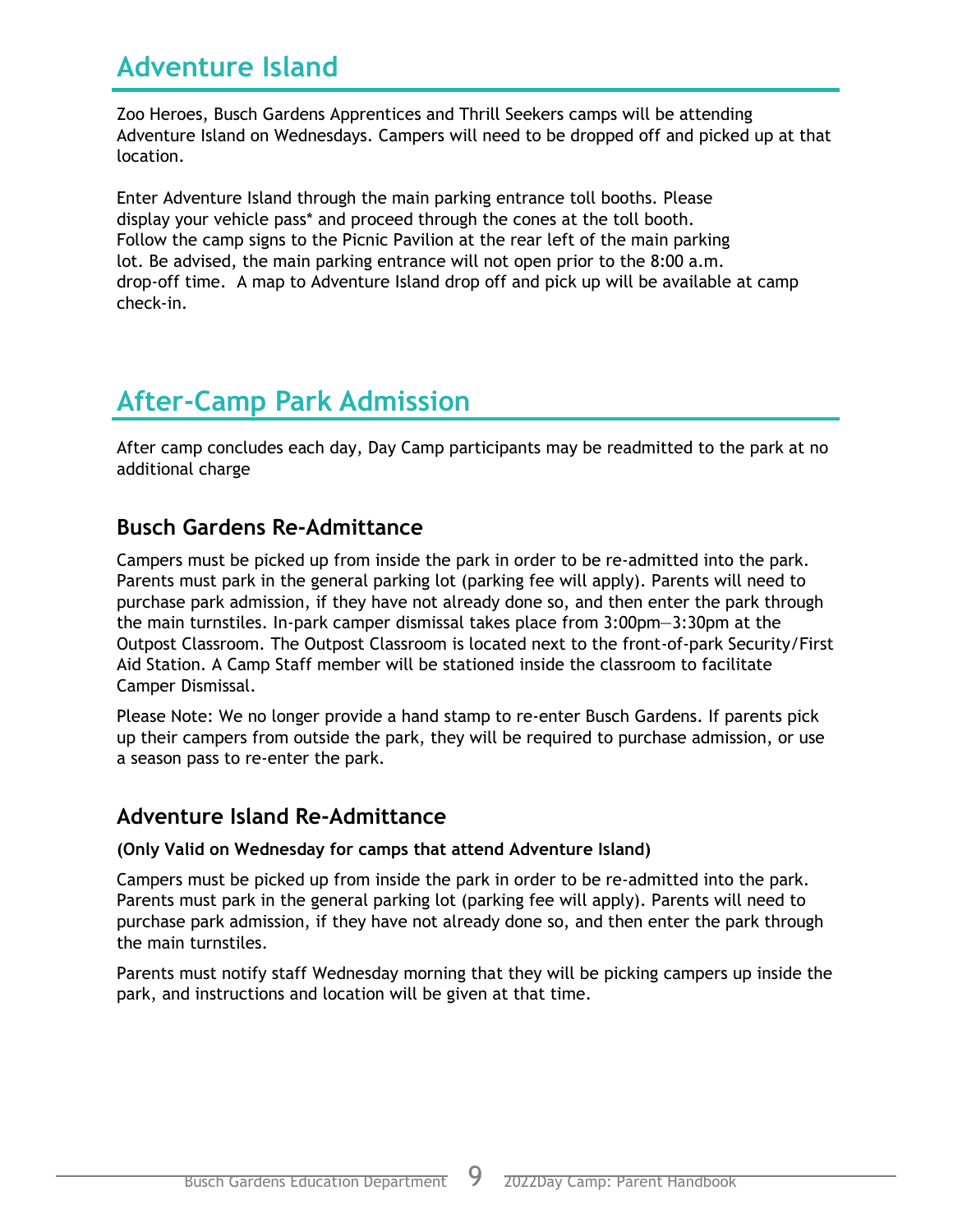# **Camp Schedules & Itineraries**

Campers participate in a variety of activities every day and our schedule is fluid to accommodate the unique nature of a zoological theme park. Campers will spend their day enjoying attractions at Busch Gardens, experiencing immersive exhibits showcasing animals from around the world, participating in interactive activities/crafts within our educational classrooms, and connecting with our animal ambassadors up close and personal.

Our camp activities and schedules are subject to change due to weather, animal needs, park operation or various other unforeseen circumstances without notice. For this reason, we do not provide a written schedule to hand out each day. In this section, you will find your specific camp highlighting important details, including:

- General description
- Camp-o-Meter



## **Camp-o-Meter**

In an effort to better help campers and their parents prepare for their camp experience, we have developed a Camp-o-Meter. The graphic below showcases the three overarching elements that make up our camp programs and highlights the degree at which campers may experience each element. Our camp icon is placed on a sliding scale to highlight how present an element is within a specific camp. Elements are rated as:

- *Mild*—This element is still present within the camp's itineraries, just not a main focus
- Wild-This element is a main focus for this camp
- *Middle*—Element is considered balanced within the itinerary when icon is in middle

The three elements that make up the majority of our camp itineraries are:

- *Animals* Experiencing our diverse animal collection
- *Attractions*—Experiencing our world-class attractions
- *Activities*—Experiencing in-depth activities/games/crafts centered around the theme

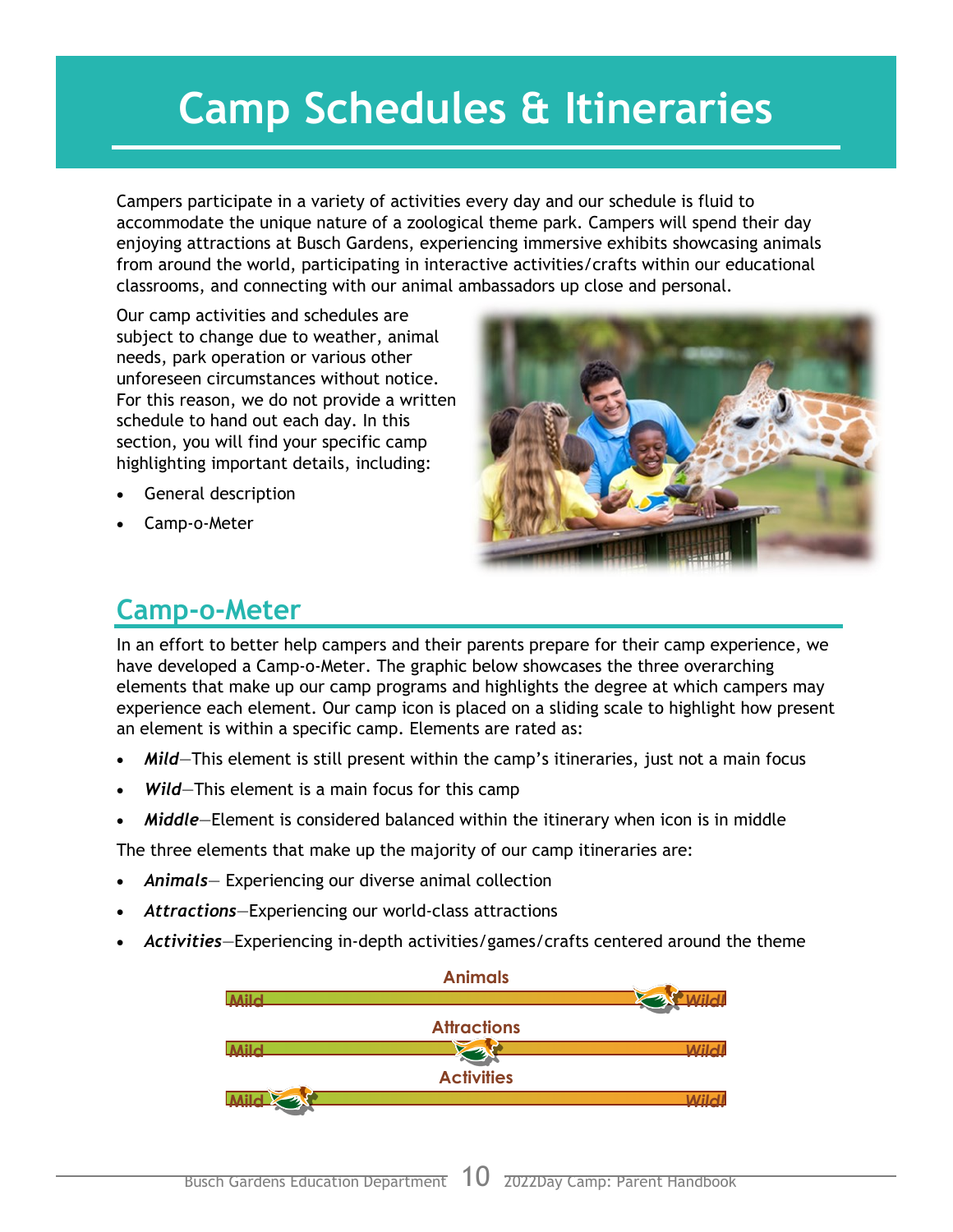# **1 st & 2nd Grade**

## **Planet Patrollers**

Get ready for a world of fun! Embark on a journey through Earth's continents to learn about the animals and people that call them home. Fill your passport with stamps, speak in different languages, play games from other cultures, and come face-to-face with animals from around the world!

#### **Camp-o-Meter**



#### **Habitat Helpers**

Be prepared to explore the wild places animals call home! From creating their own forest to visiting the Serengeti Plains to feed giraffes, kids are definitely taking a walk on the wild side when they become a Habitat Helper.

#### **Camp-o-Meter**



#### **Troopers Mini-Camp**

If you're looking for a taste of what our camps have to offer, then BG Troopers is the camp for you! Whether you're facing a raging river rapid, enjoying a world class show, or meeting one of our animals face-to-face, you're sure to have a BLAST!

#### **Camp-o-Meter**

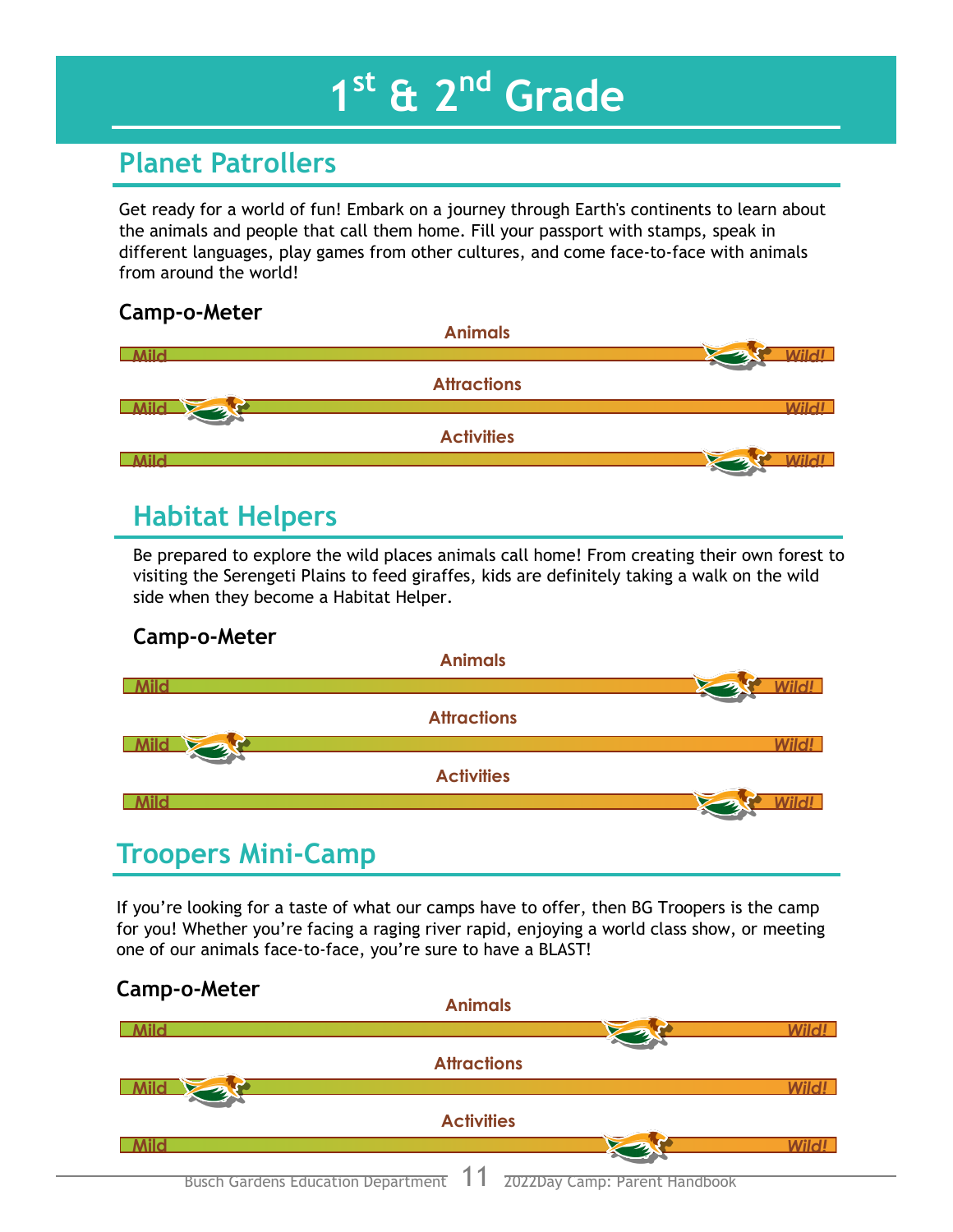# **3 rd & 4th Grade**

## **Zoo Heroes**

Animals come in all shapes and sizes and are FULL of superpower surprises! They have amazing abilities to help the world around them—and so do you! Traverse Busch Gardens in search of the creature features that help wildlife and the ways you can make a difference. See if you can become the next Zoo Hero!

#### **Camp-o-Meter**



## **Super Sleuths**

There are some interesting things going on, and the Super Sleuths are on the case! Learn investigative skills, examine evidence and decipher clues to discover a mystery animal. Get a behind-the-scenes look at how our park operates while learning to become a super sleuth!

#### **Camp-o-Meter**



#### **Trekkers Mini-Camp**

If you're looking for a taste of what our camps have to offer, then BG Troopers is the camp for you! Whether you're facing a raging river rapid, enjoying a world class show, or meeting one of our animals face-to-face, you're sure to have a BLAST!

#### **Camp-o-Meter**

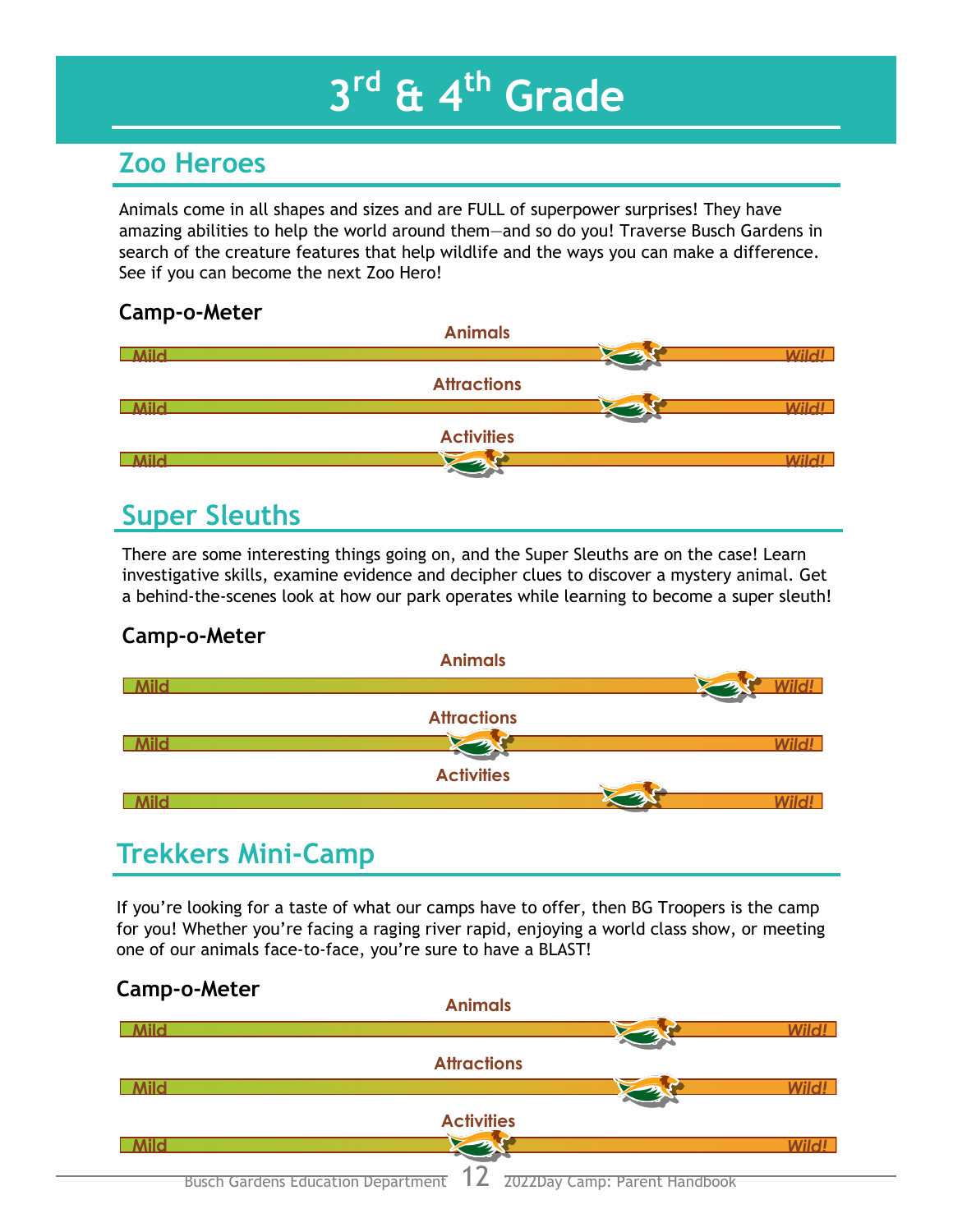# **5 th & 6th Grade**

### **Creature Researchers**

Are you willing to get your hands dirty or your feet wet in the pursuit of wild animal knowledge? Look no further, as this camp gives budding wildlife biologists an upclose and in-depth look at the exciting career of wildlife research. From focused observations, to trucking through the Serengeti Plains, campers will navigate around Busch Gardens exploring the amazing methods of a researcher.



## **Busch Gardens Apprentices**

Do you like the sound of being a VIP? Busch Gardens Apprentices will make you a "camper with clearance"! Whether it's learning about baking our delicious sweet treats, operating one of our exhilarating roller coasters, or finding out what it takes to become a zoo veterinarian, discover what it takes to operate our world-class theme parks!



## **Travelers Mini-Camp**

If you're looking for a taste of what our camps have to offer, then BG Troopers is the camp for you! Whether you're facing a raging river rapid, enjoying a world class show, or meeting one of our animals face-to-face, you're sure to have a BLAST!

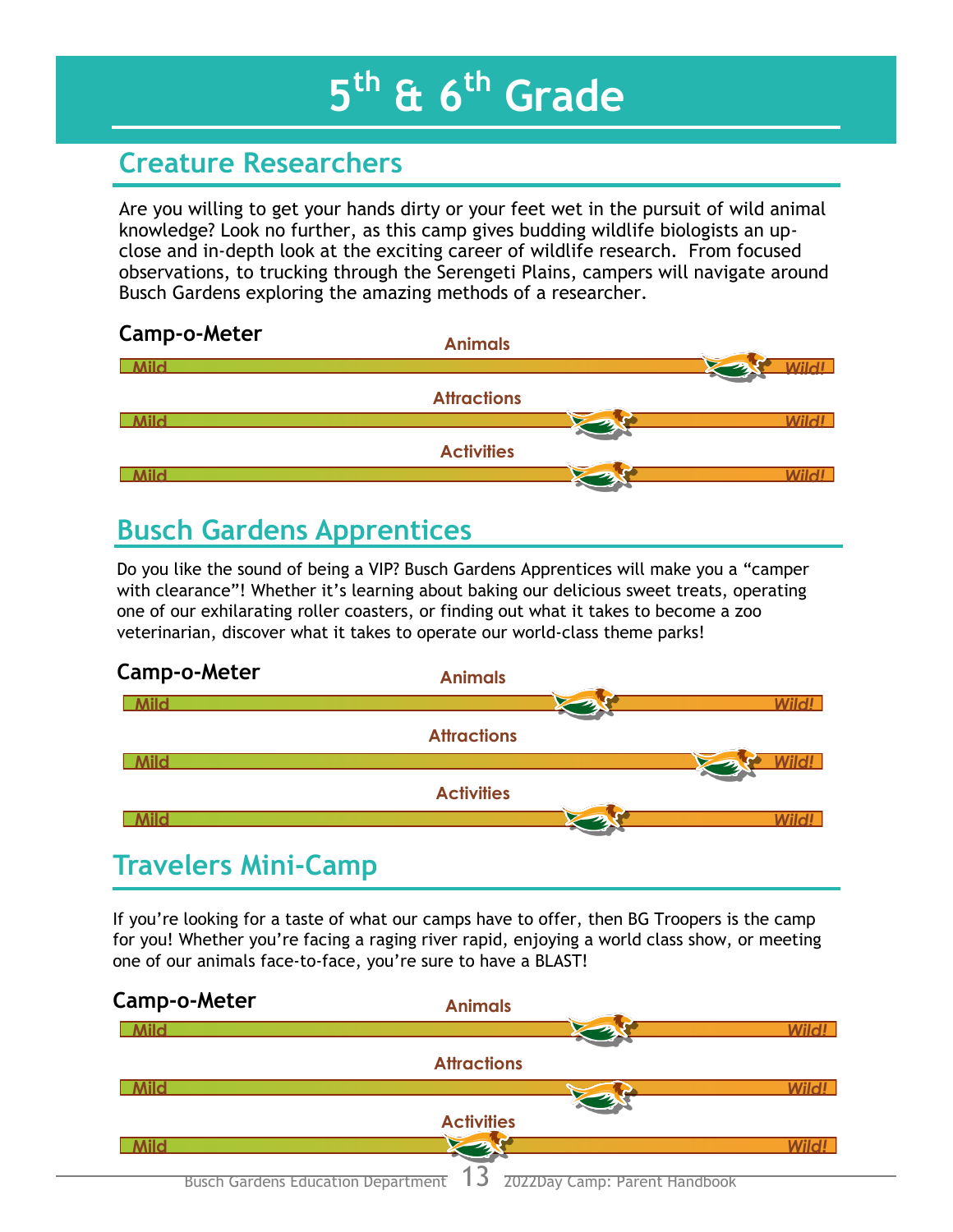# **7 th & 8th Grade**

#### **Junior Zookeepers**

There are over 2,000 animal residents at Busch Gardens, and caring for them takes a lot of hard work! Get a glimpse into the professional world of animal care as you learn about animal nutrition, watch animal training sessions, and meet zookeepers and veterinary staff throughout the week!

#### **Camp-o-Meter**



## **Thrill Seekers**

Ever wonder what makes our parks so thrilling? Find out as you experience an amazing combination of world-class rides, shows, and animal attractions. Go behind-the-scenes to get an up-close look at our coasters, learn how they work, and put your STEM-skills to the test!

#### **Camp-o-Meter**



#### **Trailblazers Mini-Camp**

If you're looking for a taste of what our camps have to offer, then BG Troopers is the camp for you! Whether you're facing a raging river rapid, enjoying a world class show, or meeting one of our animals face-to-face, you're sure to have a BLAST!

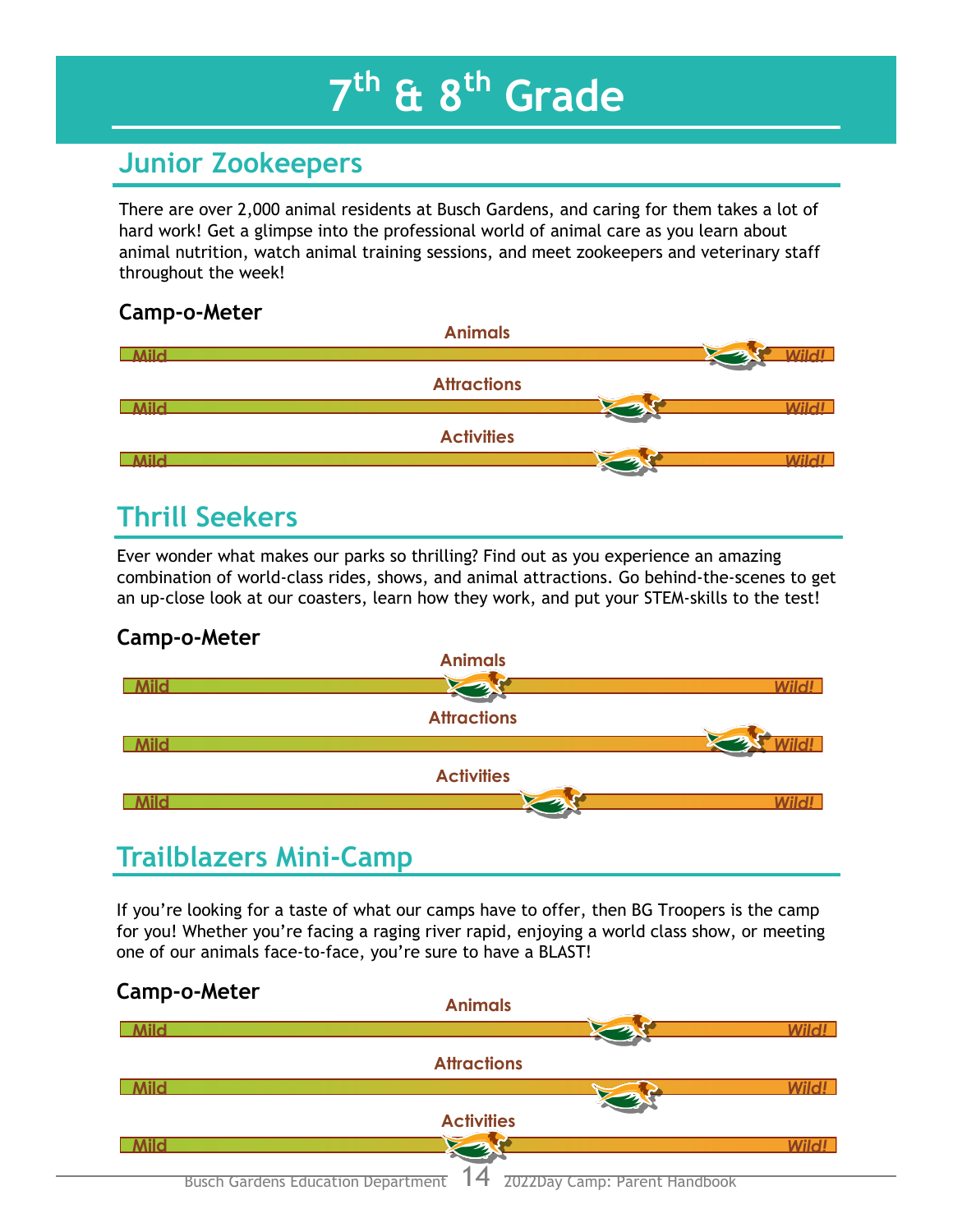# **Attire**

Campers should dress appropriately for the outdoors and forecasted weather. Keep in mind that Florida is hot and humid during the summer. All camp programs spend time outdoors and involve a considerable amount of walking. Campers have the potential to get wet any

day of the week due to water attractions or from Florida's summer rain showers.

#### **Camp T-Shirt**

The Busch Gardens Camp t-shirt, issued at check-in on the first day of camp, should be worn daily. The camp shirt is easily identifiable for Camp and Park Staff and allow counselors to manage their groups more effectively. Please note that camp t-shirts that are altered in any way, and have been deliberately cut, ripped or torn, will not be allowed.

Additional camp shirts will be available for purchase for \$10 each (cash only please). Campers are welcome to wear past years' camp t-shirts as well.



#### **Shorts**

Campers should wear comfortable, quick-dry shorts. Quick-dry shorts allow campers to continue to comfortably enjoy the day if they happen to get wet.

#### **Footwear**

Please dress your camper in comfortable, walking shoes. Campers are permitted to wear open-toe footwear, as long as it has a heel strap. No sandals or flip-flops, please.

#### **Water Bottle**

Each camper is given a camp water bottle on their first day and it is highly recommended that they bring their camp water bottles each day. There will be opportunities during camp to visit water refill stations to refill bottles.

#### **What To Bring**

**BUSCH GARDENS IS NOT RESPONSIBLE FOR STOLEN OR LOST MONEY OR VALUABLES.**

#### **Suggested items your camper can bring:**

- Hip pouches/small backpacks
- Travel sized sunscreen/insect repellent
- Cameras
- A hat

*Clearly label anything your camper brings* 

#### **Items your camper** *should not* **bring:**

- A raincoat/umbrella (Camp staff provides one-time use rain ponchos during inclement weather)
- Towels
- Large Backpacks
- Money or Valuable electronics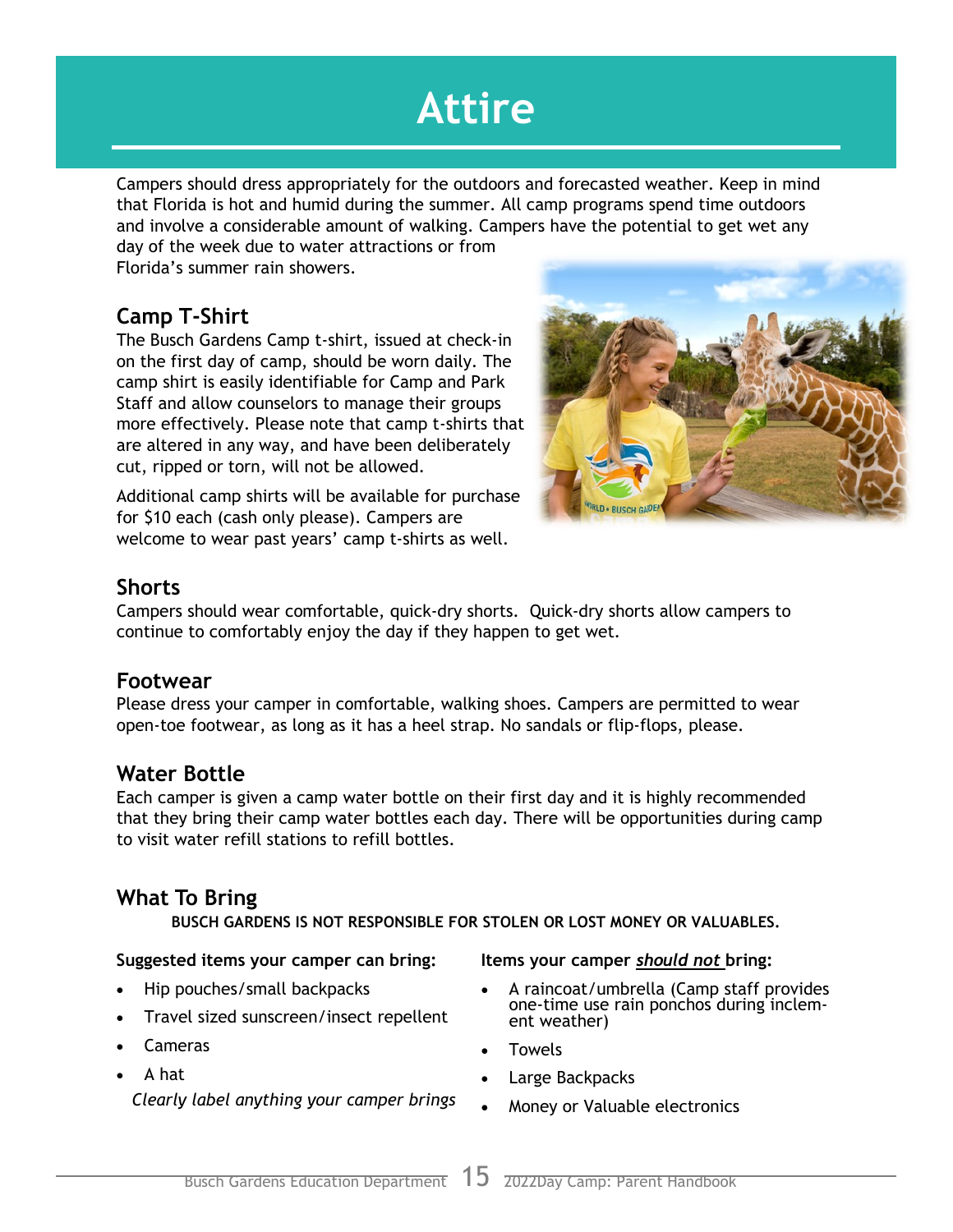# **Adventure Island**

Zoo Heroes, Busch Gardens Apprentices and Thrill Seekers camps will be attending Adventure Island on Wednesdays, and will need to be dropped off and picked up at that location. Directions to drop off at Adventure Island will be given out at Camp check-in on Monday.

#### **Attire**

Please dress your camper in a bathing suit that has full coverage (NO BIKINIS PLEASE!) and water shoes (highly recommended) or shoes that can get wet. Campers may choose to go bare foot or wear their shoes throughout the day.

Your camper will be provided with a secure place to store things at the beginning of the day at Adventure Island, so please pack a dry change of clothes for them and sunscreen to apply throughout the day. Camp t-shirts may be worn by your camper at all times, as well.

#### **What To Bring to Adventure Island**

**BUSCH GARDENS IS NOT RESPONSIBLE FOR STOLEN OR LOST MONEY OR VALUABLES.**

#### **Suggested items your camper can bring:**

- Small backpacks
- Travel sized sunscreen/insect repellent
- A towel
- A hat
- Change of clothes (if staying for Extended Care)

*Clearly label anything your camper brings* 

#### **Items your camper** *should not* **bring:**

- A raincoat/umbrella (Camp staff provides one-time use rain ponchos during inclement weather)
- Large Backpacks
- Money or Valuable electronics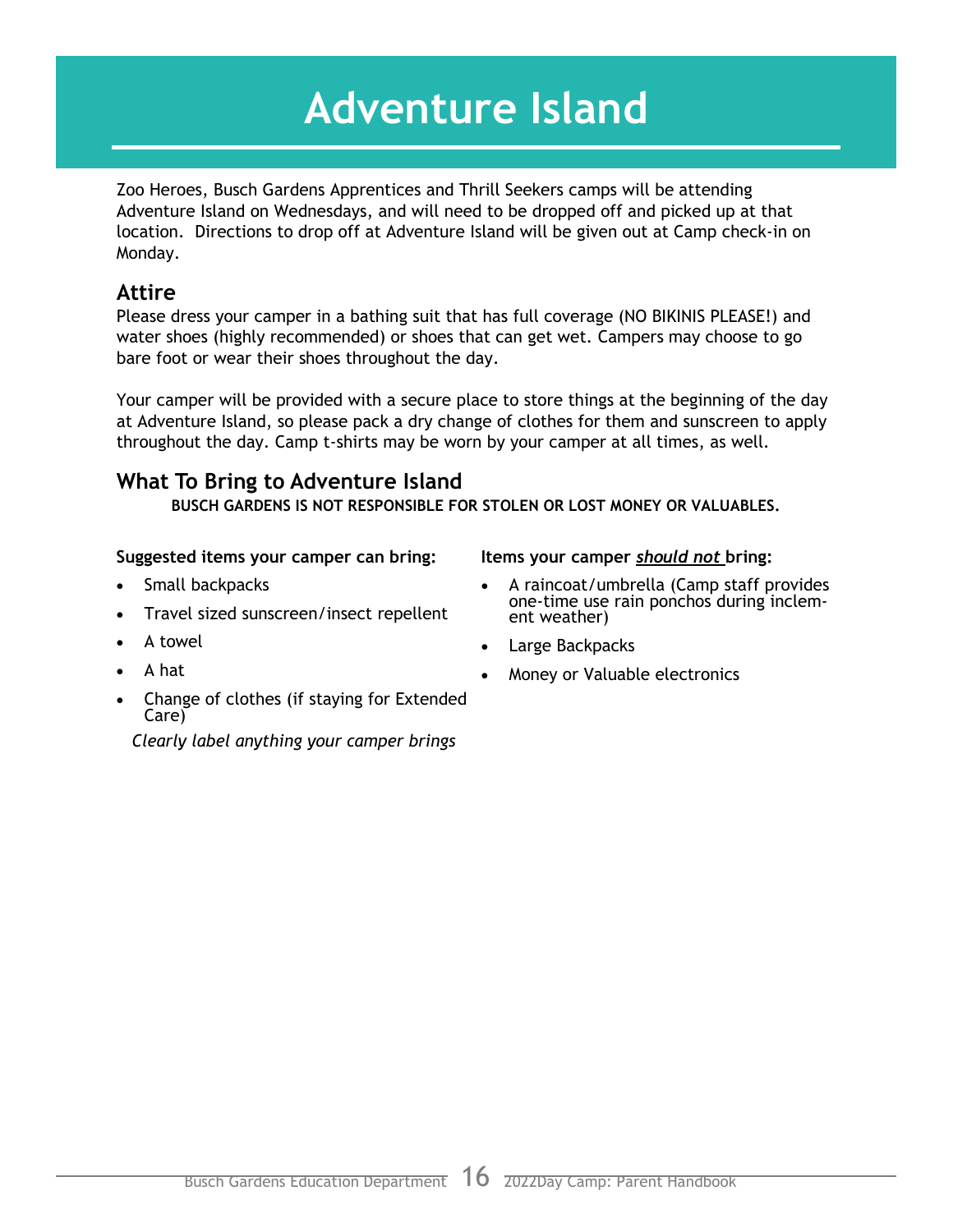# **Camp Safety**

#### **Medical Services**

Safety is first and foremost a part of every element of Busch Gardens Camp. For all minor injuries and illnesses that occur at a park, the Busch Gardens, Adventure Island or SeaWorld Health Services team is available and will address your camper's medical needs. Counselors are trained in American Red Cross First Aid/CPR/AED and equipped with a first aid kit and AED while offsite. In the unlikely event a serious injury or illness occurs, participants will be transported to Advent Health—Tampa, which is within two miles of Busch Gardens. A Busch Gardens representative will contact you in case such an emergency arises. In order to administer medical services to your camper, all medical liability releases, health history forms, and insurance information must be completed and signed *before* arriving at camp. Please make sure at least one phone number is U.S. based.

## **Weather Emergencies**

Camp management and counselors balance the components of the program with the current weather conditions. Weather conditions are monitored closely by our Security department. The enjoyment of the park elements is contingent upon the proximity and nature of weather factors such as lightning or high winds. Rain and afternoon thunderstorms are common in Florida and may affect some camp activities. In the event of lightning or tornado warnings in the immediate vicinity, campers will be moved to the closest indoor location until the threat has passed. Indoor activities are planned if thunderstorms prevail.

Our park observes strict weather protocols. When lightning has been spotted within 3 miles of our park, for everyone's safety, guests and team members are required to seek shelter. Once the weather passes, we can resume activities.

Camp dismissal may proceed as normal during inclement weather, but be advised that campers' arrival at the pick-up area may be delayed. You are welcome to wait until the inclement weather passes before proceeding to the pick-up area as dismissal will be extended to ensure everyone's safety. Parents will be notified via text message if Camp Dismissal will be impacted due to inclement weather. To receive text notifications, you must opt in on your CampDoc profile.

During more severe weather, such as a hurricane, camp management will make a decision about canceling a camp on a case-by-case basis. Once camp is canceled, it cannot be rescheduled for the original date even if the weather clears or other factors change. Parents/guardians will be contacted in a timely manner should such an event occur. Camp is not canceled for rain. In the event of dangerous weather (i.e. hurricane) we will notify you the day before about camp closure.

#### **Rides**

All park guidelines for guests when riding a ride also apply to campers (i.e. height restrictions and disabilities). Campers who choose not to participate in this element will participate in another activity with a counselor until the entire group has disembarked the ride.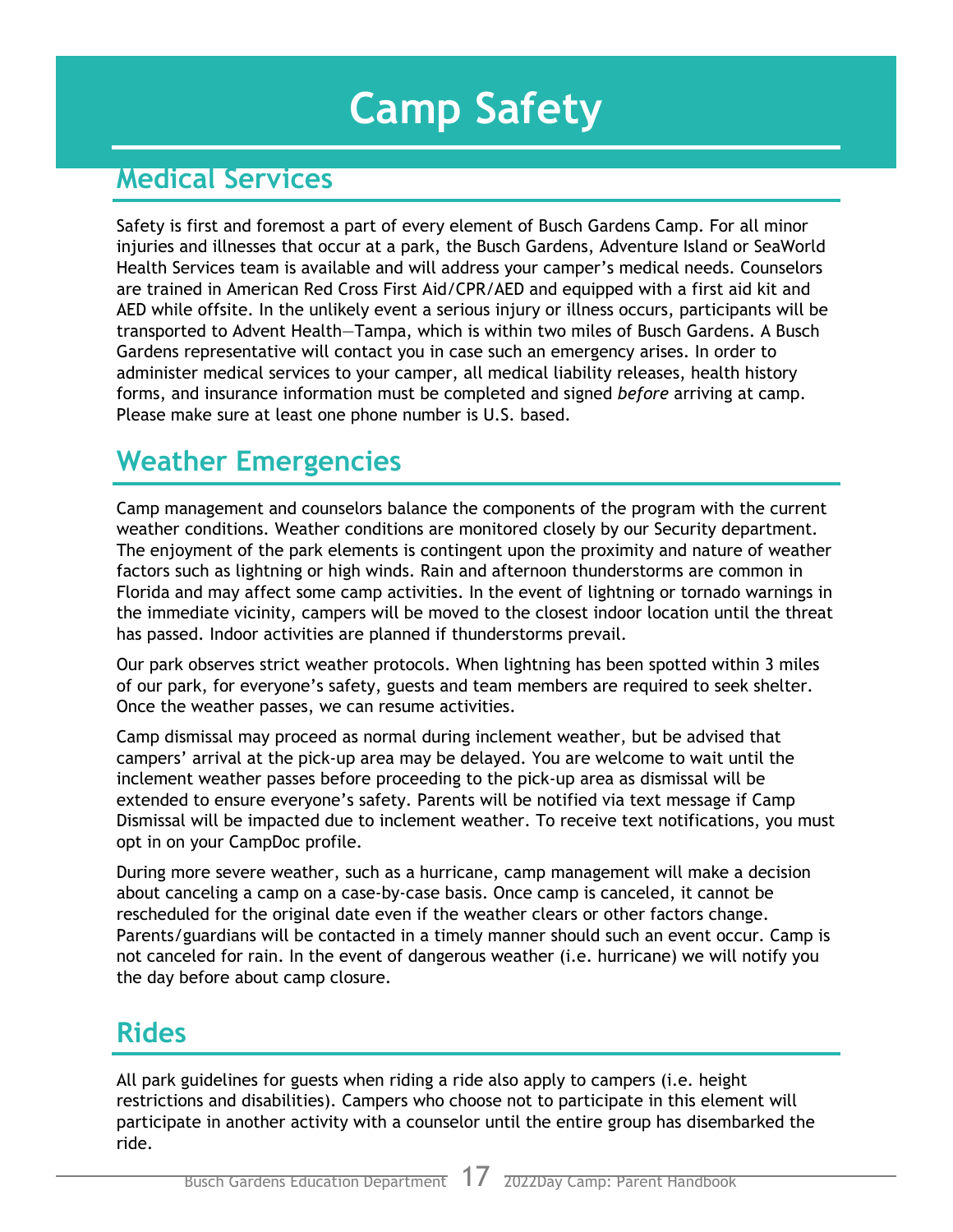Please keep your camper home if they seem listless, unusually irritable, complains of a stomachache, headache, earache, or seems to be unusually pale or flushed. It is better to be overcautious than to risk exposing the rest of the children and staff to a contagion.

#### **Face Coverings & Sanitation**

Camp operations will follow all posted park policies regarding face coverings for Busch Gardens and Adventure Island. Please visit us at https://buschgardens.com/tampa/parkinfo/park-safety/ for more information regarding our current face covering policy. \*Campers may be required to wear Personal Protective Equipment (i.e. face coverings and gloves) in some behind-the-scenes animal areas.

Key areas of camp operations, including activity and lunch areas, will be sanitized between groups to ensure campers are utilizing sanitary environments. We have also offer frequent handwashing opportunities, especially before and after eating.

Please contact us at education@buschgardens.com or (813) 987-5808 for any specific questions regarding our face coverings policies or sanitation procedures.

## **COVID-19 Protocols**

In the unlikely event that a camper exhibits any symptoms related to COVID-19, A Communicable Disease Plan has been developed to prepare Health Services and Camp Leadership to respond safely and efficiently to ensure the safety of the individual affected and the group.

If a member of our Health Services team determines that a camper present symptoms that could be related to COVID-19, the following steps will occur:

- Camp staff will escort the camper to our designated rest area, and provide an opportunity for the camper to rest while they wait for their pick up.
- Camp Leadership team will notify the camper's parent and/or emergency contact that their camper is displaying symptoms that could be related to COVID-19 and that immediate arrangements need to be made to have their camper picked up.
- If a camper is sent home due to displaying symptoms related to COVID-19, they are only permitted to return to finish out that session of camp if they can produce a negative test result. Camp Leadership will work with the impacted family to determine what options exist, including rebooking to a later date (pending availability).

Camp Leadership will also notify families if an individual in their camper's group is sent home because they exhibited symptoms that could be related to COVID-19. For privacy, individuals will not be identified.

## **Security Search**

Busch Gardens Security reserves the right to search through any person's belongings upon entering the park, or if it suspected that an individual may become in possession of items that are harmful or inappropriate.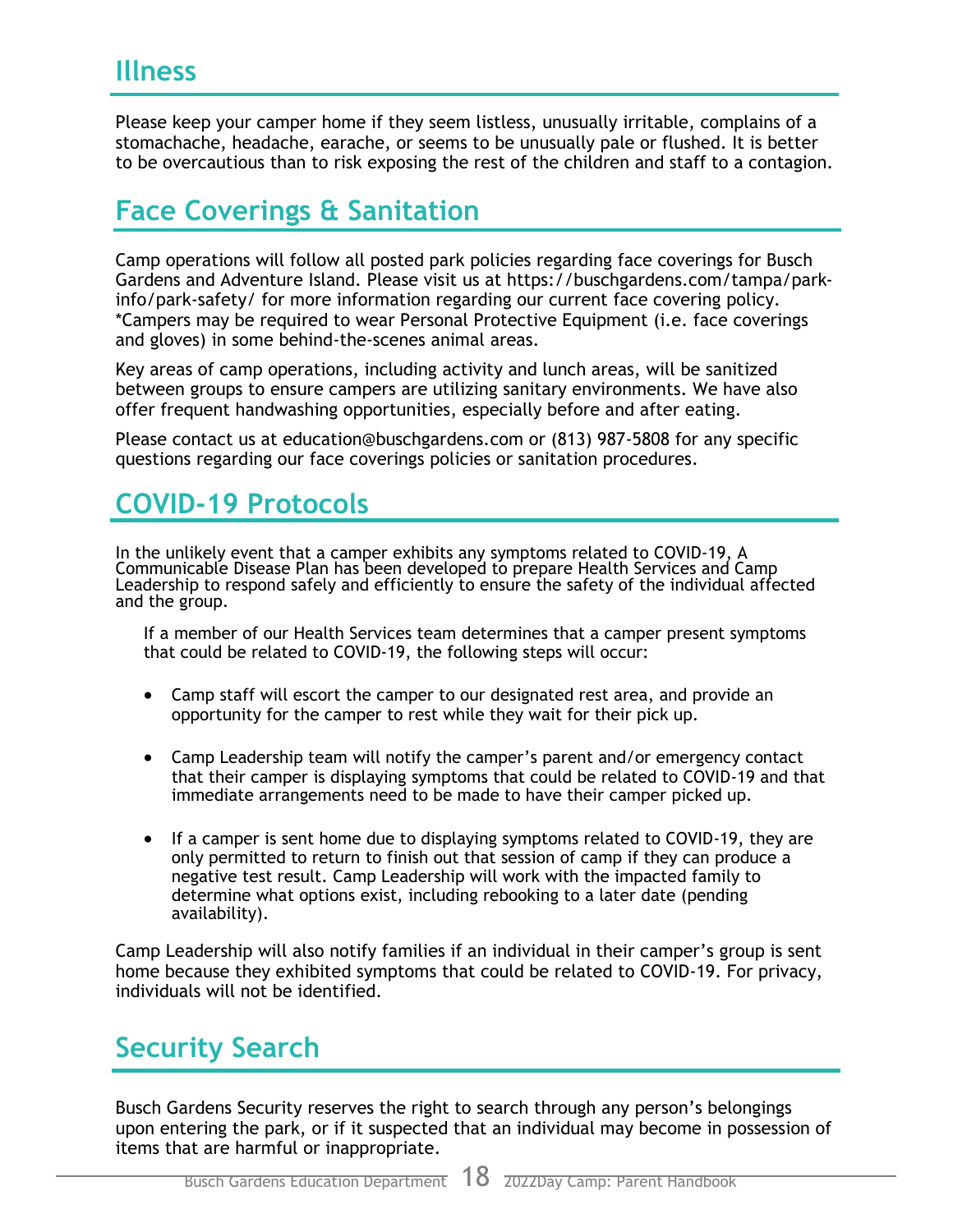# **Dining and Shopping**

#### **Lunch**

Campers are required to bring their own lunch each day. Please take the following into consideration when packing your camper's lunch:

- Clearly label your child's lunch box with their first and last name
- Lunches are stored in secure locations, however refrigeration is not available. We recommend that lunches contain non-perishable items or an ice pack to keep perishable items cool.
- We ask lunch containers to be standard size so they can fit within the storage areas provided.
- Campers are not permitted to share any of their lunch items with other campers.

## **Snacks**

Busch Gardens Camp will provide a snack each afternoon. Some available food products may contain or have been processed in proximity to peanut and/or other allergenic ingredients. Please specify any food allergies and/or restrictions on your CampDoc profile. If the snack of the day contains your camper's allergen, an alternate snack will be provided.

## **Shopping**

Campers will not have time to shop during camp, and Busch Gardens is not responsible for lost money or valuables. If you are interested in purchasing any Busch Gardens souvenirs, please visit our online store at www.buschgardensshop.com.

**BUSCH GARDENS IS NOT RESPONSIBLE FOR STOLEN OR LOST MONEY OR VALUABLES.**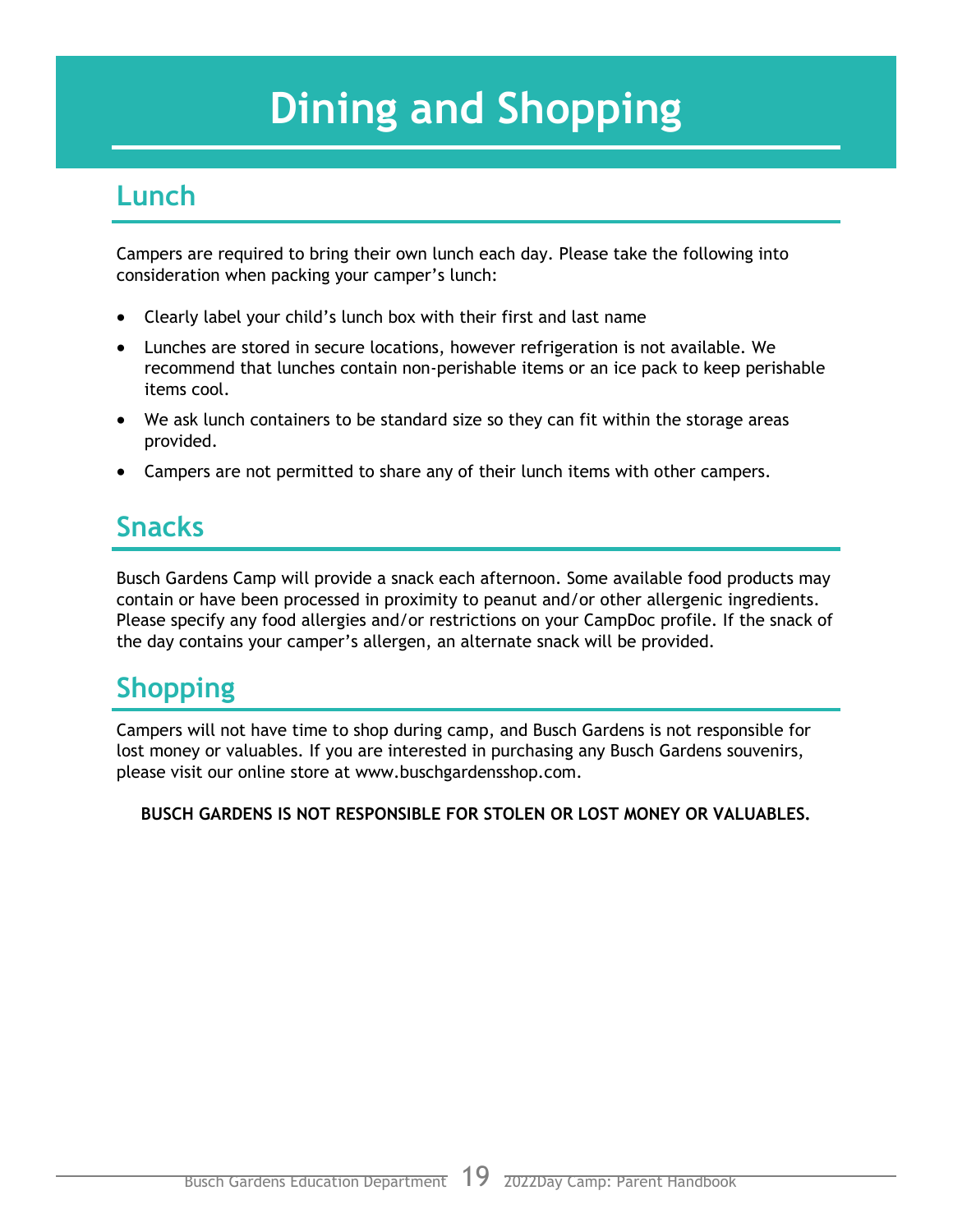## **Refunds & Cancellations**

In the event that your child is unable to attend camp, our cancellation/refund policy is:

- A \$25 processing fee will be withheld from all refunds
- Cancellations received six weeks prior to camp will result in a 100% refund minus a \$25 processing fee per child
- Cancellations received three to six weeks prior to camp will result in a 50% refund minus a \$25 processing fee per child
- Cancellations received less than three weeks prior to camp will not be refunded.
- Partial refunds are not granted for any of the following: late arrivals, camper's choice to leave early, partial week attendance, at the parent's request, or asked to leave due to non-compliance of the camper code of conduct.
- Campers who experience a medical emergency prior to the start of their camp session can receive a full refund, minus the processing fee, if a written notice (provided by their doctor) is submitted advising they do not participate in the camp program.
- Campers have the option to rebook their camp to a different camp of equal value and within the same calendar year, pending availability, at no additional charge.

While unlikely, Busch Gardens Camp does reserve the right to cancel an entire camp offered due to lack of enrollment, unforeseen severe weather conditions, or other scheduling conflicts. Parents will be notified as soon as this decision is made. If the Busch Gardens camp leadership team decides to cancel a camp program, a full refund will be processed. Camp is not cancelled for rain.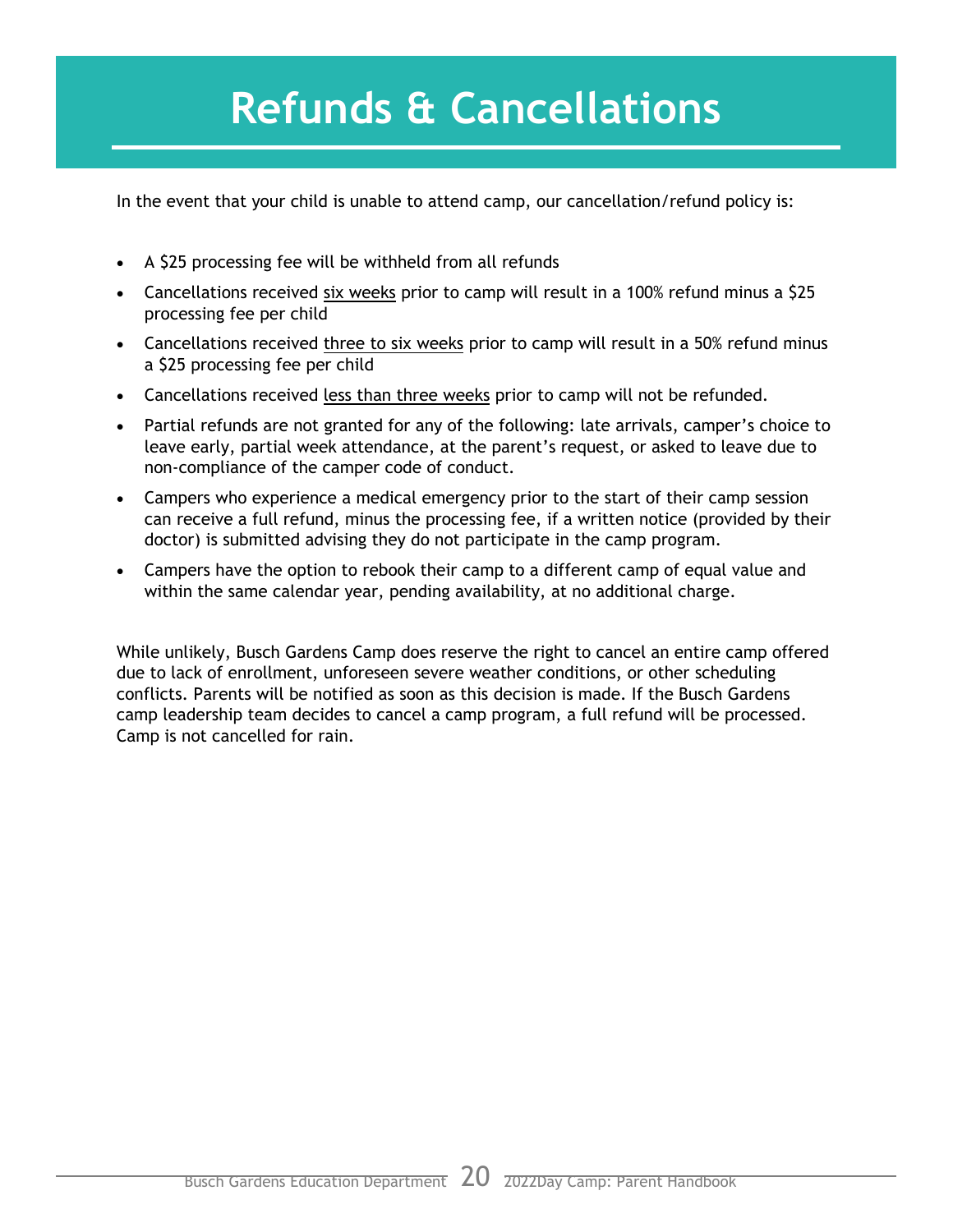# **Code of Conduct**

**Be nice:** Behave respectfully towards counselors, campers, other park guests and animals.

**Be safe:** For the safety of counselors, campers and animals, reckless/unsafe behavior is not tolerated.

**Be smart:** Be enthusiastic, listen to others and participate to the best of your ability.

## **Camp Policies**

All campers are expected to act in a responsible and courteous manner at all times. Upon arrival to the program, counselors will review examples of acceptable and unacceptable behavior. Use of profanity, stealing, damaging property, lying, cheating, fighting, bullying or harassment will not be tolerated under any circumstance. Campers are expected to be responsible citizens.

## **Camp Expectations**

Busch Gardens Camps offer enriching academic and social experiences that encourage campers to pursue their interests in animals and the environment.

Each camp program will be as fulfilling as the campers make it. We encourage and expect every camper to be responsible for him/herself by participating in all field activities and projects and making many new friends. Campers should be interested in animals and their environments, and prepared to have once-in-a-lifetime experiences! Throughout the week, whether rain or sunshine, campers may have an opportunity to meet giraffes, parrots, lizards, rhinos, or other species—face-to-face—and have an opportunity to talk with animal care professionals from different zoological backgrounds.

#### **Behavioral Concerns**

Campers are expected to adhere to guidelines set forth by the counselors. If a behavior problem arises, counselors will first discuss the problem with the individual. If the problem continues, the camper may forfeit participation in future program activities, and the parent will be contacted to discuss the problem. If the problem is severe, the parent will be contacted to discuss the problem. Finally, if the problem is not rectified, the parents are responsible for providing transportation for the participant to leave the program and a refund will not be issued.

## **Inclusivity Statement**

Busch Gardens Camps strive to create an inclusive camp environment that is free from discrimination and harassment and that values the differences of our campers and staff. Specifically, Busch Gardens Camps prohibits discrimination or harassment based on age, race, color, religion, sex, national origin, sexual orientation, gender identity or expression and disabilities.